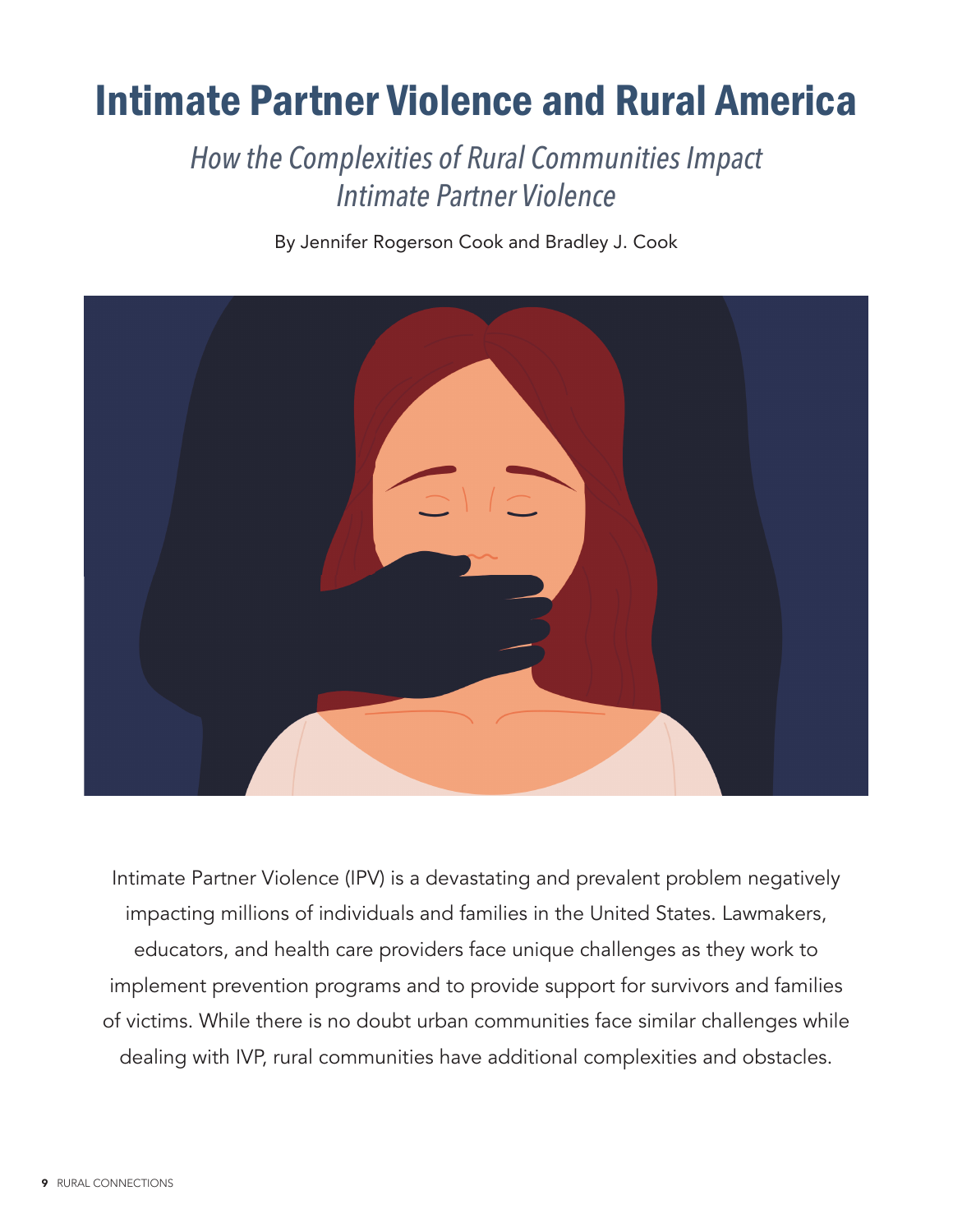**"In comparison to urban communities, rural communities are unique in social structure and resource availability, heightening the vulnerability of victims and contributing to the increase in incidents and severity of IPV."**

In the United States, 19.3% of the population live in an area classified as rural. These communities often have few options for higher education and employment. Residents of rural communities also often have limited medical care and usually need to travel long distances for specialized or hospital care. Social services such as mental health services, unemployment offices, homeless or domestic violence crisis centers and shelters are scarce. Individuals in rural contexts can often feel very physically and emotionally isolated. Each of these challenges found in rural places can contribute to an increased risk and severity of Intimate Partner Violence.

The Centers for Disease Control (CDC) and Prevention defines Intimate Partner Violence (IPV) as "physical violence, sexual violence, stalking, or psychological harm by a current or former partner or spouse." The CDC's National Intimate Partner and Sexual Violence Survey found that 25% of women and 10% of men have experienced sexual or physical violence and/ or stalking by an intimate partner. In addition, over 43 million women and 38 million men have experienced psychological aggression by an intimate partner (CDC, 2021).

The consequences of IPV can be devastating wherever it is found. One in five homicide victims in the United States are killed by an intimate partner. For female homicide victims, the statistics are even more alarming as over half of female murders are committed by a current or former intimate partner. Of those who survive IPV, 35% of females and 11% of males reported having experienced serious physical injury inflicted by their abuser (CDC,

2021). All survivors are at heightened risk for various chronic physical health and mental health conditions such as depression and Post Traumatic Stress Disorder.

In comparison to urban communities, rural communities are unique in social structure and resource availability, heightening the vulnerability of victims and contributing to the increase in incidents and severity of IPV. Rural communities have higher rates of unemployment, poverty, substance abuse, and family problems but have fewer resources to address these issues, all of which are identifiable risk factors for IPV.

Rural communities are at a further disadvantage since in times of economic prosperity, the positive effects felt in urban communities do not always reach those in rural regions. While all U.S. communities saw an increase in job creation in 2018, rural counties added jobs at less than half the rate of urban counties. During 2018-19, Americans saw 0.6% growth in rural counties compared with 1.4% growth in urban counties. Rural poverty rates dropped from 18.45 in 2013 to 16.1% in 2018, but are still well above the urban rate of 12.6% (Cromartie et al., 2020).

Rural residents also tend to be older on average than urban populations. More than 23% of rural adults have underlying health conditions compared to 3% of individuals living in urban regions. This may be attributed to the greater distance to medical facilities that provide advanced care and the fact that 20.2% of adults living in rural areas do not have health insurance compared to 10.5% of urban residents who are uninsured (Cromartie et al., 2020). Rural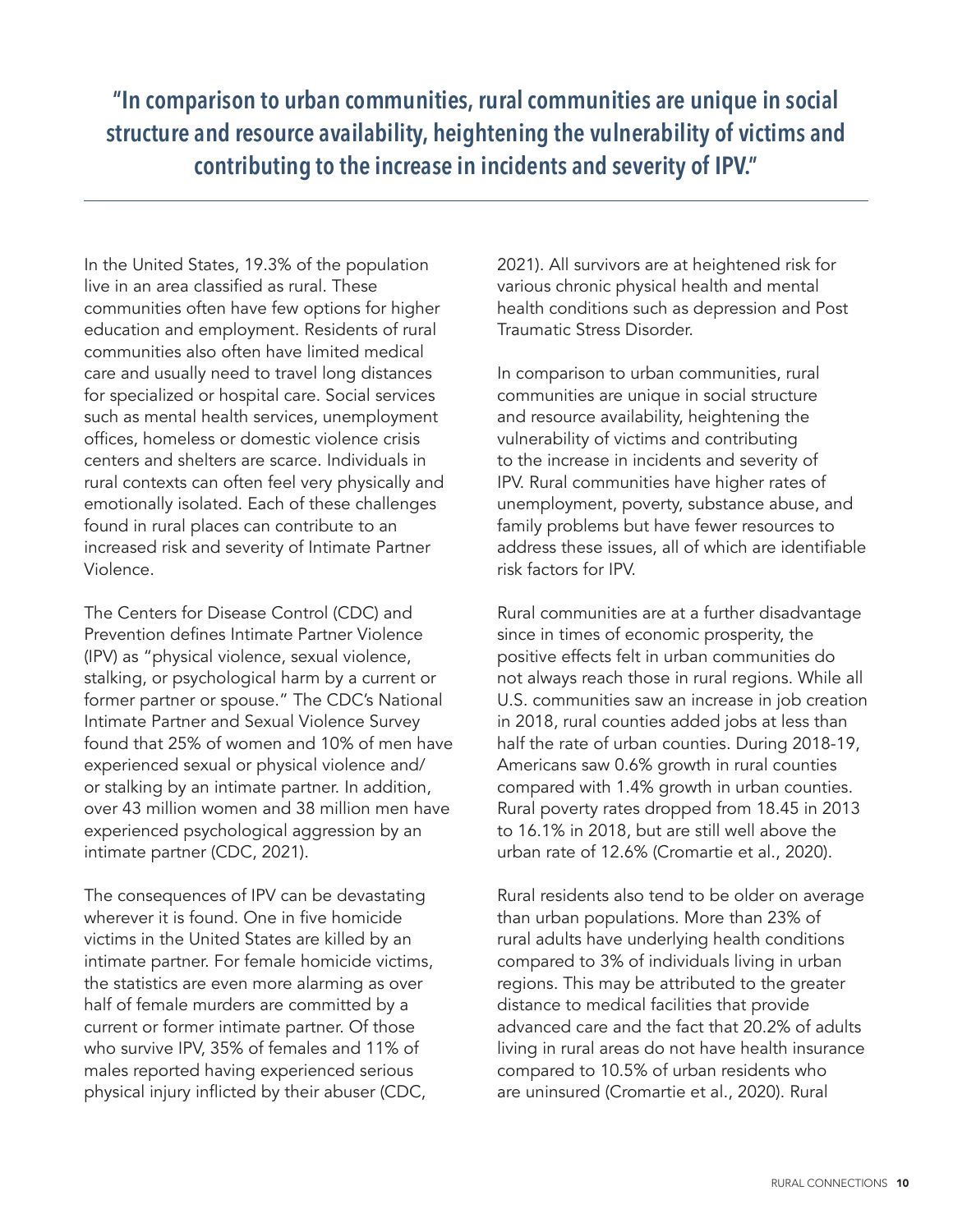individuals may also wait longer to seek health care due to the lack of convenient medical facilities and the higher out-of-pocket costs resulting in health conditions becoming more serious due to lack of treatment.

The deterioration of physical and mental health occurs at higher rates due to higher poverty and limited access to quality, affordable medical care. There is a general resignation and/or lack of knowledge for many rural residents when it comes to health and human services. A culture of independence and "toughness" or a "survivalist" mentality is not uncommon.

As a result of this cycle of stagnation with community members remaining in their own "echo chambers," it is difficult for rural communities to keep up with the needs of their members which are growing increasingly more complicated. Many community leaders who propose new ideas or implement more progressive practices within rural communities are met with strong opposition and resistance to change. Being the minority, these leaders often become frustrated and give up.

This culture, supported by individuals who are often highly conservative and male dominant, continues to persevere. As a result, it is difficult to appropriately and sufficiently address the growing problem of IPV in rural America which tends to be a sensitive and controversial subject in this context. Amnesty International (2005) describes this complicated issue by explaining that in rural communities "women experience 'double jeopardy' as they are over-represented in the private sphere as victims and underrepresented in the public sphere as decisionmakers. They are more likely injured and less likely to receive justice, compared to other victims."

The Utah Statewide Domestic Violence Needs Assessment 2016-2017, lists several challenges to providing support to victims in rural communities including "small town

stigma," which means that "incidents of domestic violence often become public. Additionally, perpetrators may have personal relationships with law enforcement officials in these rural communities, complicating survivors' mindsets toward seeking assistance from law enforcement and affecting the response of law enforcement (Gezinski, 2017). Law enforcement is often viewed as out of reach, supportive of the abusers, or may, in fact, be the abusers themselves.

K. Edwards (2015) observes that "IPV perpetrators in rural locales, compared with those in urban locales, may perpetrate more chronic and severe IPV, which could be due to the higher rates of substance abuse and unemployment documented among rural perpetrators." We know that the combination of food and housing insecurity, mental and physical health challenges, substance abuse, chronic stress, male dominant culture, and small town stigma are all interrelated and create the perfect storm for IPV to develop and persist. Each risk factor contributes to and in some cases exacerbates the others and the vicious cycle continues. When we consider the lack of IPV education and prevention in rural communities in combination with the lack of appropriate emergency response, community support, and treatment resources, it becomes clear why IPV is so prevalent in rural communities.